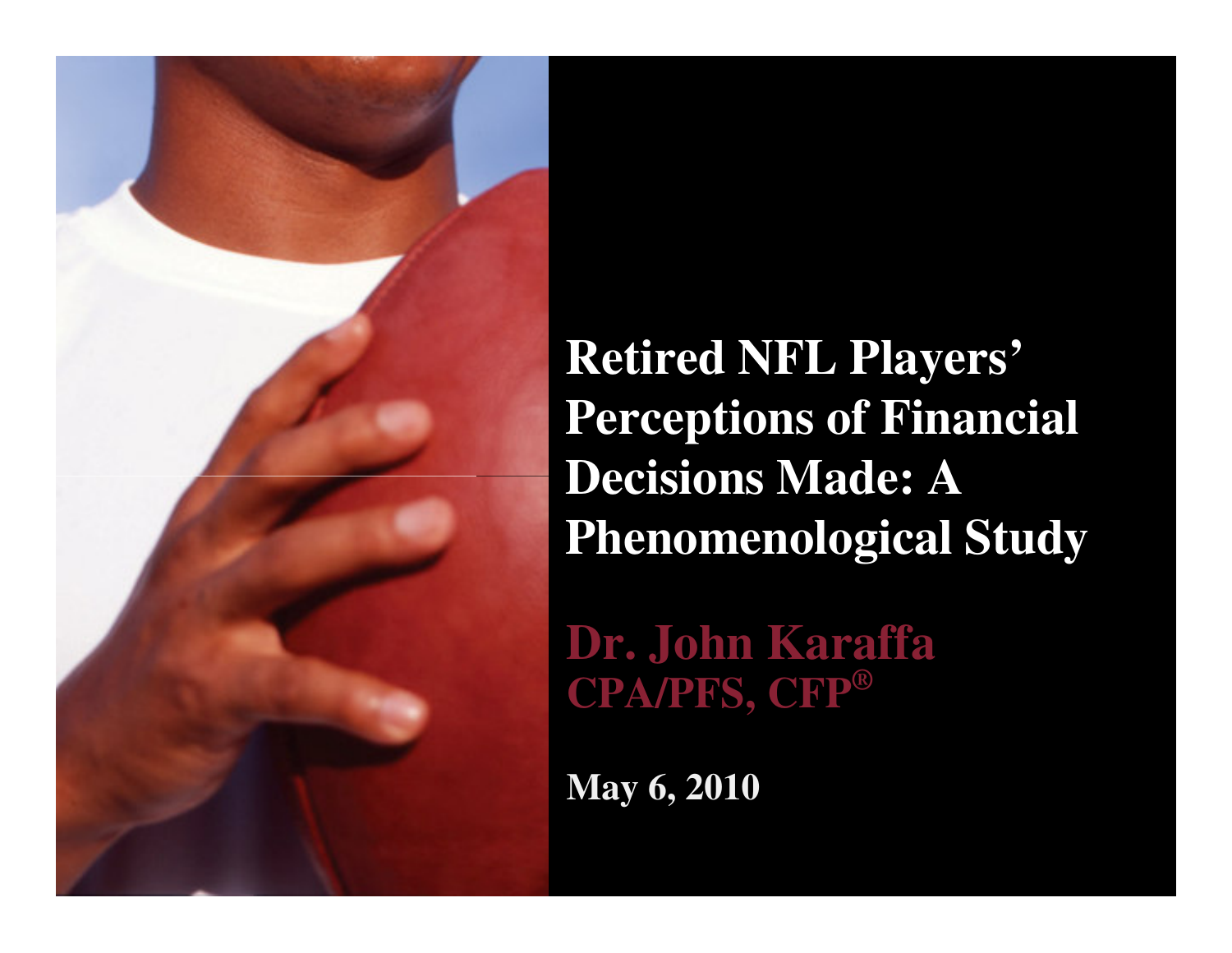## **Today's Lineup**

■ Overview of the Study

- **Results**
- Open Forum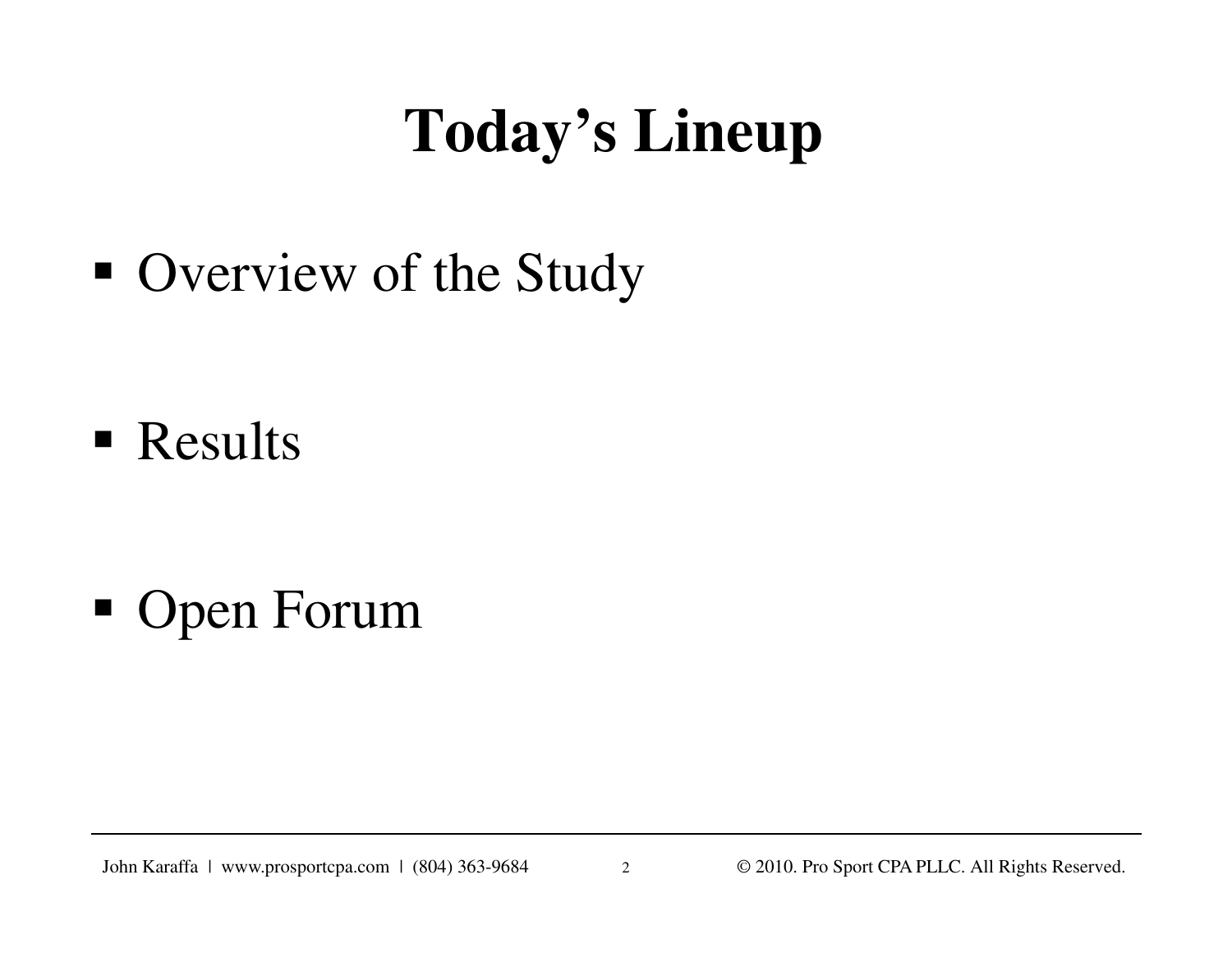# **The Study**

The Problem: Many NFL players are ill-equipped to face the unique financial challenges that come from life as a professional athlete, and they made poor financial decisions that led to them running out of money.

The Purpose: To examine the lived experiences and perceptions of 25 former NFL players regarding the financial decisions they made when active as players for information that could lead to an appropriate model for making good financial decisions.

The Method: Performed audio-taped, in-depth face-to-face and telephone interviews with 25 retired NFL players residing in Virginia and North Carolina using 24 open-ended questions.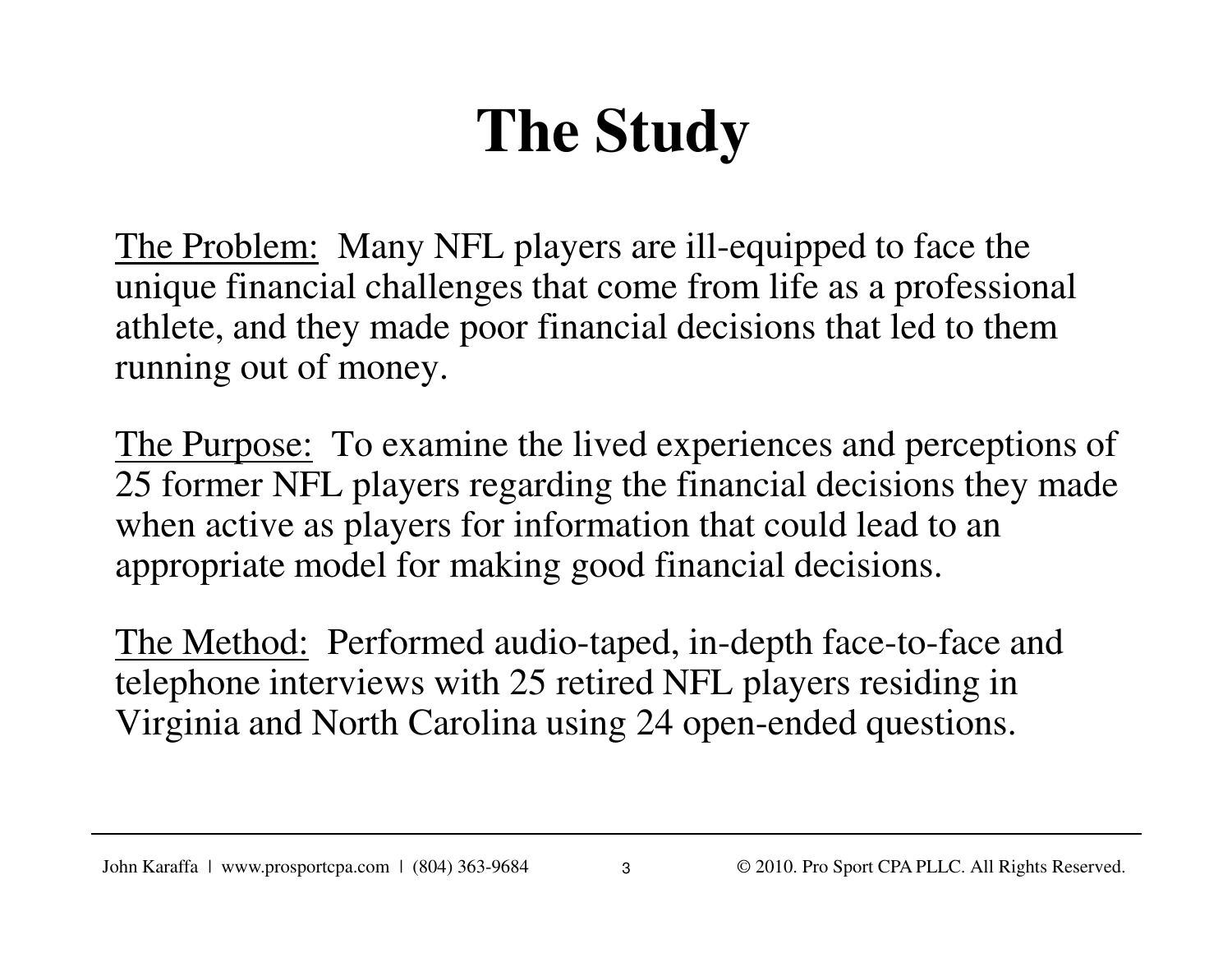## **Results – Themes Identified**

#### Participant Themes

| Challenges:               | Attitudes:                   |
|---------------------------|------------------------------|
| Atmosphere                | Being Blessed                |
| Unprepared for Wealth     | Easy Come, Easy Go           |
| Careers Cut Short         | Fear of Going Broke          |
| Wealth Killers:           | Wealth Weak Spots:           |
| Hangers-On                | Disability and Injuries      |
| <b>Supporting Family</b>  | NFL Pension                  |
| Divorce and Child Support |                              |
| <b>Bad Investments</b>    |                              |
| Wealth Enablers:          | Good Investments             |
| Budgeting                 | Selecting the Right Advisors |
| Saving Money              | <b>Education About Money</b> |
| Conservatism              | Careers After Football       |
|                           |                              |

John Karaffa | www.prosportcpa.com | (804) 363-9684 <a>

 $© 2010$ . Pro Sport CPA PLLC. All Rights Reserved.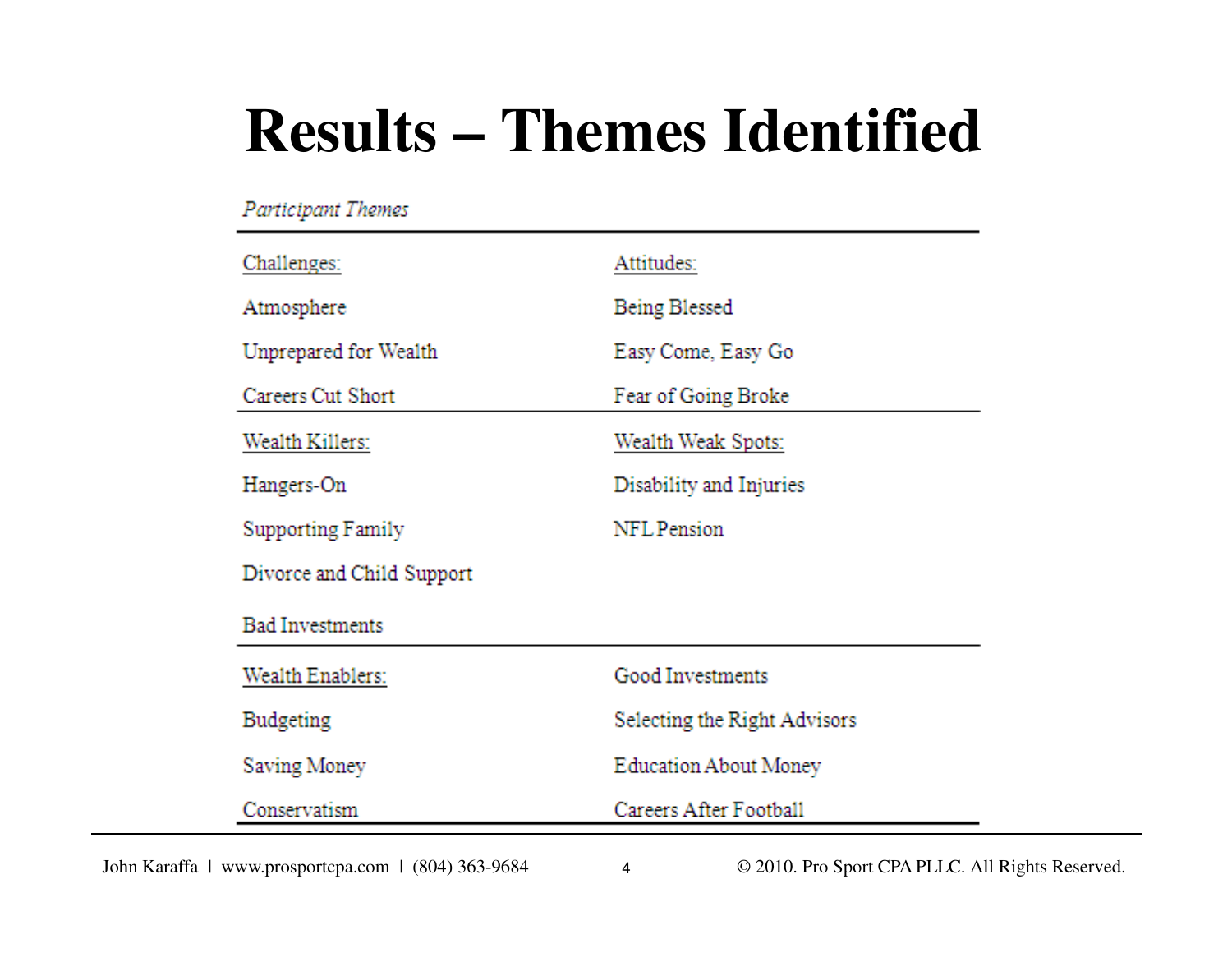## **Conceptual Model**



John Karaffa | www.prosportcpa.com | (804) 363-9684 5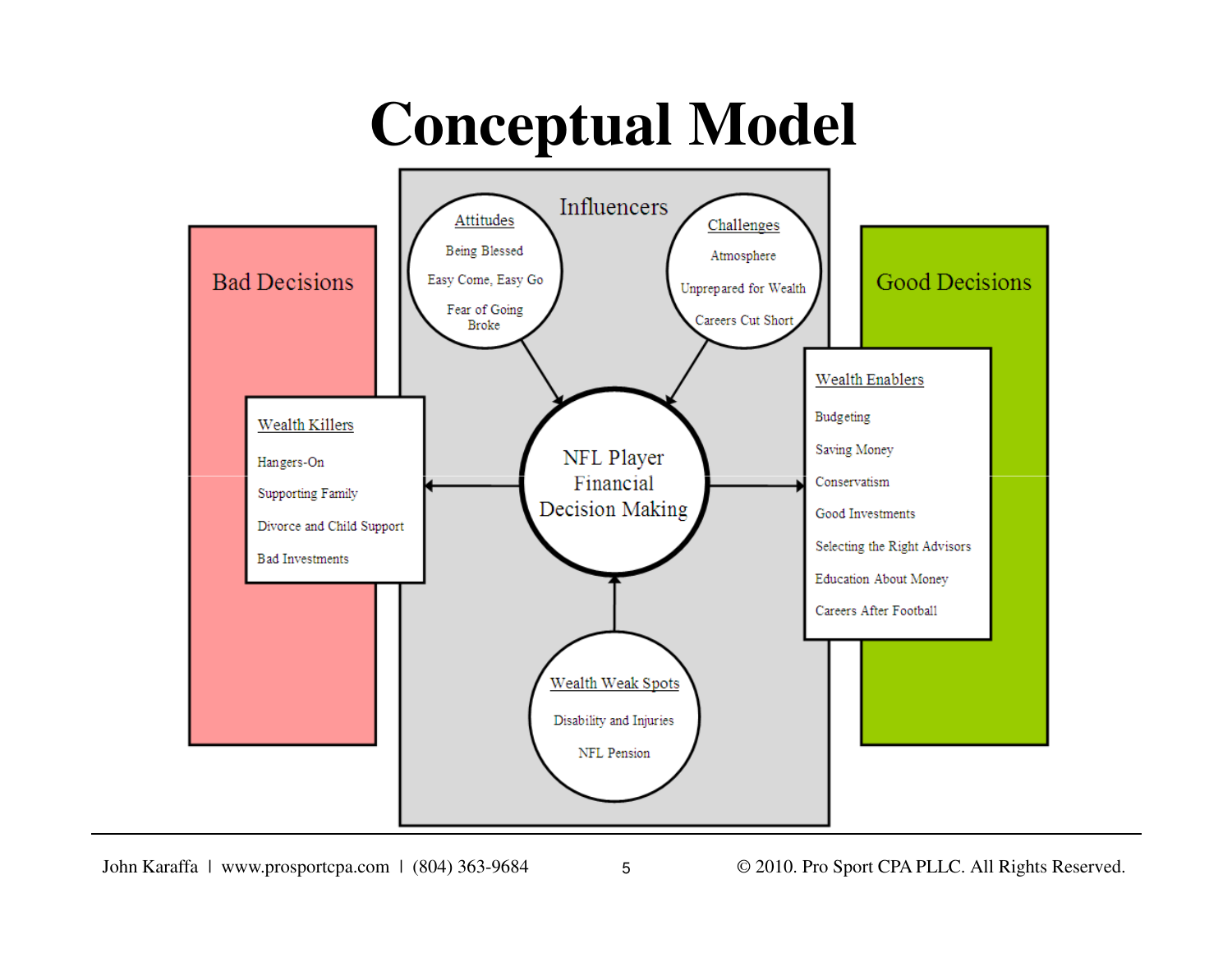#### **Good vs. Bad Investments**

| <b>Good Investments</b>         | <b>Bad Investments</b>            |
|---------------------------------|-----------------------------------|
| <b>Real Estate</b>              | <b>Real Estate</b>                |
| Modest Homes and Townhouses     | Large Houses (10,000 square feet) |
| Rental Units                    | Timeshares                        |
| Life Insurance and Annuities    | Life Insurance                    |
| <b>Own Businesses</b>           | Family Businesses and Hobbies     |
| 401(k) Plans, Stocks, and Bonds | Stocks and Bonds                  |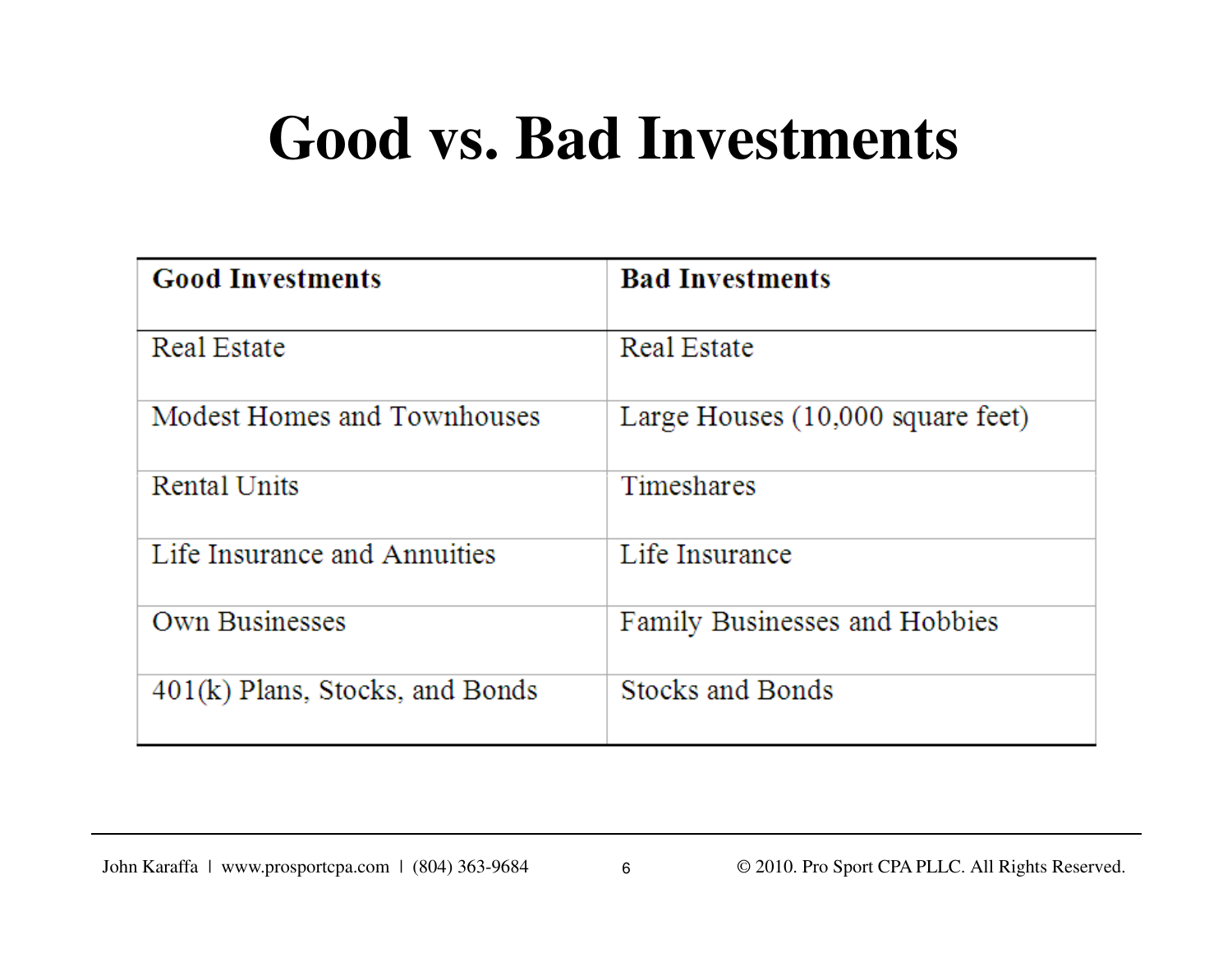#### **Recommendations to Advisors**



John Karaffa | www.prosportcpa.com |  $(804)$  363-9684  $\overline{7}$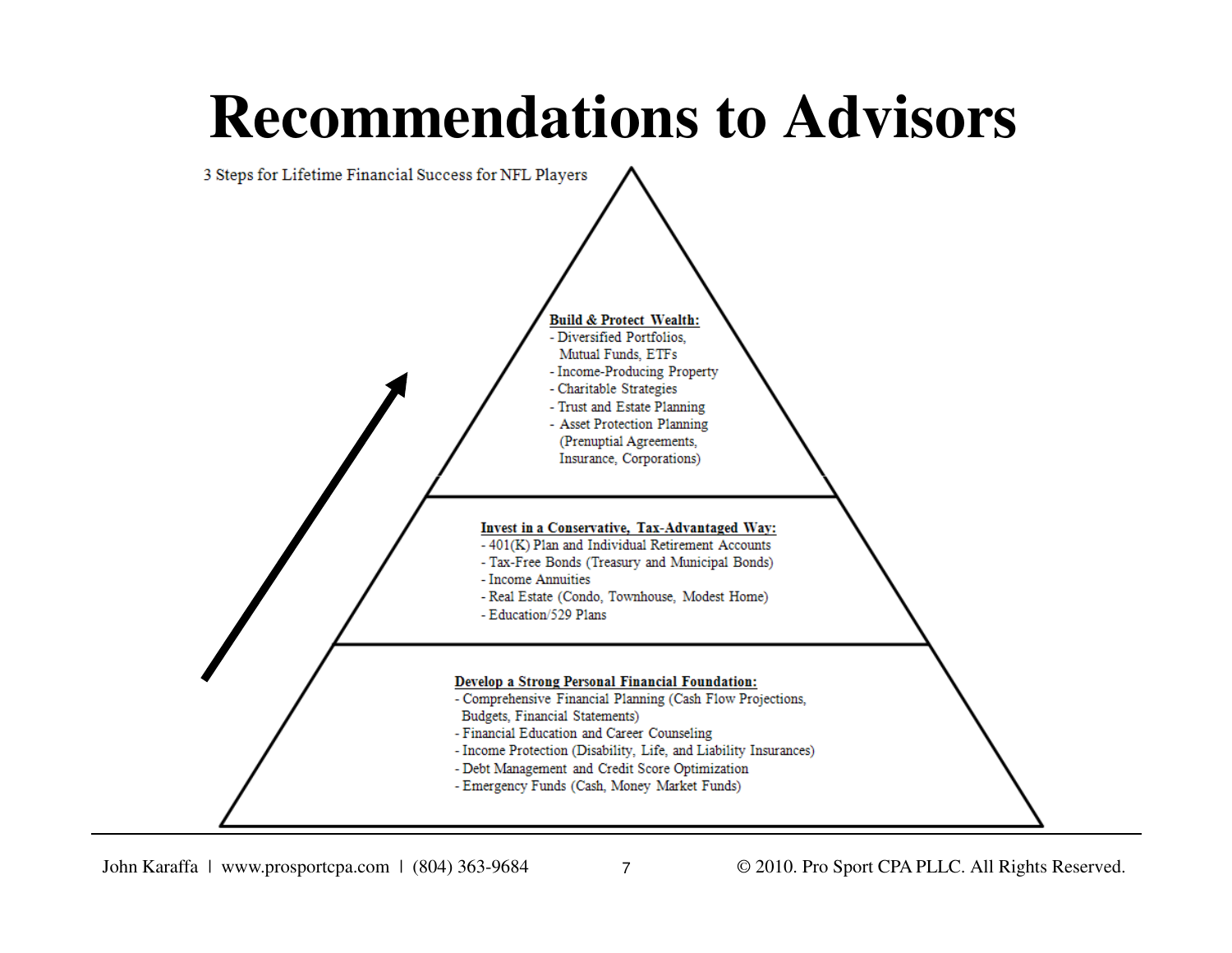#### **Recommendations to NFL Players**

9 Financial Tips for NFL Players

Realize that the career is short ( $NFL = Not For Long$ ).

Take it slow, play it low...be conservative and humble.

Consult trustworthy professionals.

Set a budget, beat it, and save, save, save!

Educate yourself about your finances.

Learn to say "No" to friends and family requests for money.

Prepare yourself for your 2<sup>nd</sup> career.

You can't go wrong with your  $401(k)$ , safe investments, and a modest home.

Wait to select a mate.